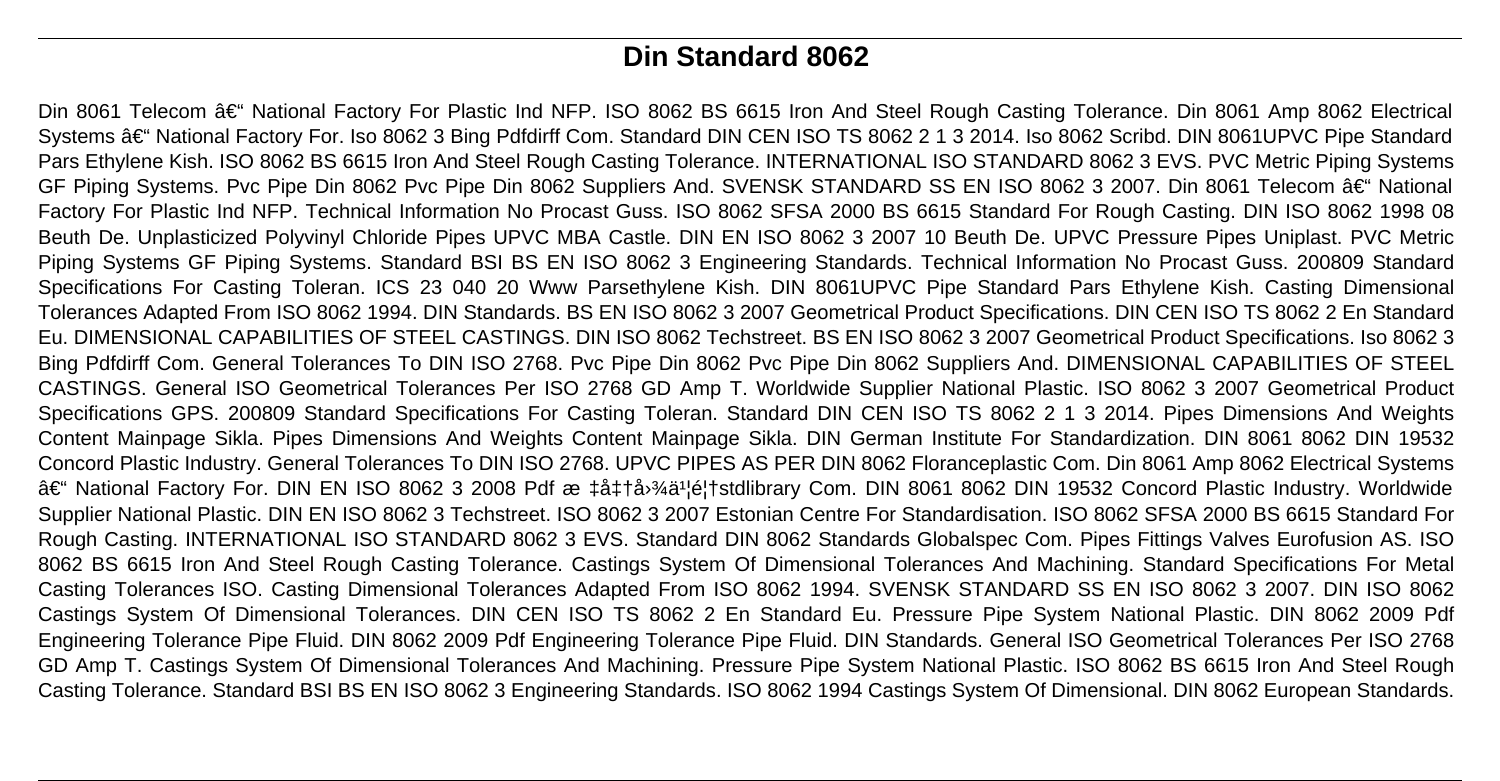Iso 8062 Scribd. UPVC PIPES AS PER DIN 8062 Floranceplastic Com. DIN German Institute For Standardization. ISO 8062 1994 Castings System Of Dimensional. Unplasticized Polyvinyl Chloride Pipes UPVC MBA Castle. DIN ISO 8062 1998 08 Beuth De. Standard Specifications For Metal Casting Tolerances ISO. International Standard Iso 8062 Bing Pdfdirff Com. INTERNATIONAL ISO STANDARD 8062 3 SAI Global Store. Technical Information UPVC. DIN EN ISO 8062 3 2008 Pdf æ  $\pm \hat{a} + \hat{a} + \hat{a} + \hat{a} + \hat{a} + \hat{a} + \hat{a} + \hat{a} + \hat{a} + \hat{a} + \hat{a} + \hat{a} + \hat{a} + \hat{a} + \hat{a} + \hat{a} + \hat{a} + \hat{a} + \hat{a} + \hat{a} + \hat{a} + \hat{a} + \hat{a} + \hat{a} + \hat{a} + \hat{a} + \hat{a} + \hat{a} + \hat{a} + \hat{a} + \hat{a} + \hat{a$ Pdfdirff Com. DIN EN ISO 8062 3 2007 10 Beuth De. Geometrical Product Specifications GPS â€" Dimensional. Geometrical Product Specifications GPS â€" Dimensional. ISO 8062 3 2007 Geometrical Product Specifications GPS. ICS 23 040 20 Www Parsethylene Kish. Standard DIN 8062 Standards Globalspec Com. INTERNATIONAL ISO STANDARD 8062 3 SAI Global Store. DIN ISO 8062 Techstreet. Technical Information UPVC. DIN EN ISO 8062 3 Techstreet. DIN ISO 8062 Castings System Of Dimensional Tolerances. DIN 8062 European Standards

## **Din 8061 Telecom – National Factory for Plastic Ind NFP**

July 12th, 2018 - Din 8061 Telecom NFP is mainly and certified for conformance with DIN 8061 amp 8062 NFP DIN Standard Pipes are classified by class which specifies the'

## '**iso 8062 bs 6615 iron and steel rough casting tolerance**

june 27th, 2018 - iso8062 bs6615 iron steel rough casting tolerance standard we have referred to the standard of iso 8062 1994 din 1686 standard for rough casting general"**Din 8061 amp 8062 Electrical Systems a€** "**National Factory for** 

July 10th, 2018 - Din 8061 amp 8062 Electrical Systems UPVC Rigid pipes NFP DIN Standard Pipes are classified by class which specifies the pressure rating as follows Class'

# '**iso 8062 3 bing pdfdirff com**

july 13th, 2018 - din en iso 8062 3 2008 09 2 national foreword this standard has been prepared by plastic pipes standard din iso astm gb standard'' **Standard DIN CEN ISO TS 8062 2 1 3 2014**

July 6th, 2018 - Standard DIN CEN ISO TS 8062 2 1 3 2014 Geometrical Product Specifications GPS Dimensional and geometrical tolerances for moulded parts Part<sub>t</sub>'ISO 8062 Scribd

February 2nd, 1984 - Iso 8062 Download As PDF File Pdf In Their Standard ISO 8062 For SG Gussnorm Din Iso 8062 De 01 Uploaded By 43593 DIN 1685' '**DIN 8061UPVC Pipe Standard Pars Ethylene Kish**

July 10th, 2018 - DIN 8061 2009 10 1 Scope This Standard Applies To Straight Circular Seamless Pipes Of Unplasticized Polyvinyl Chloride PVC U Having Dimensions As In DIN 8062''**ISO 8062 BS 6615 Iron and Steel Rough Casting Tolerance**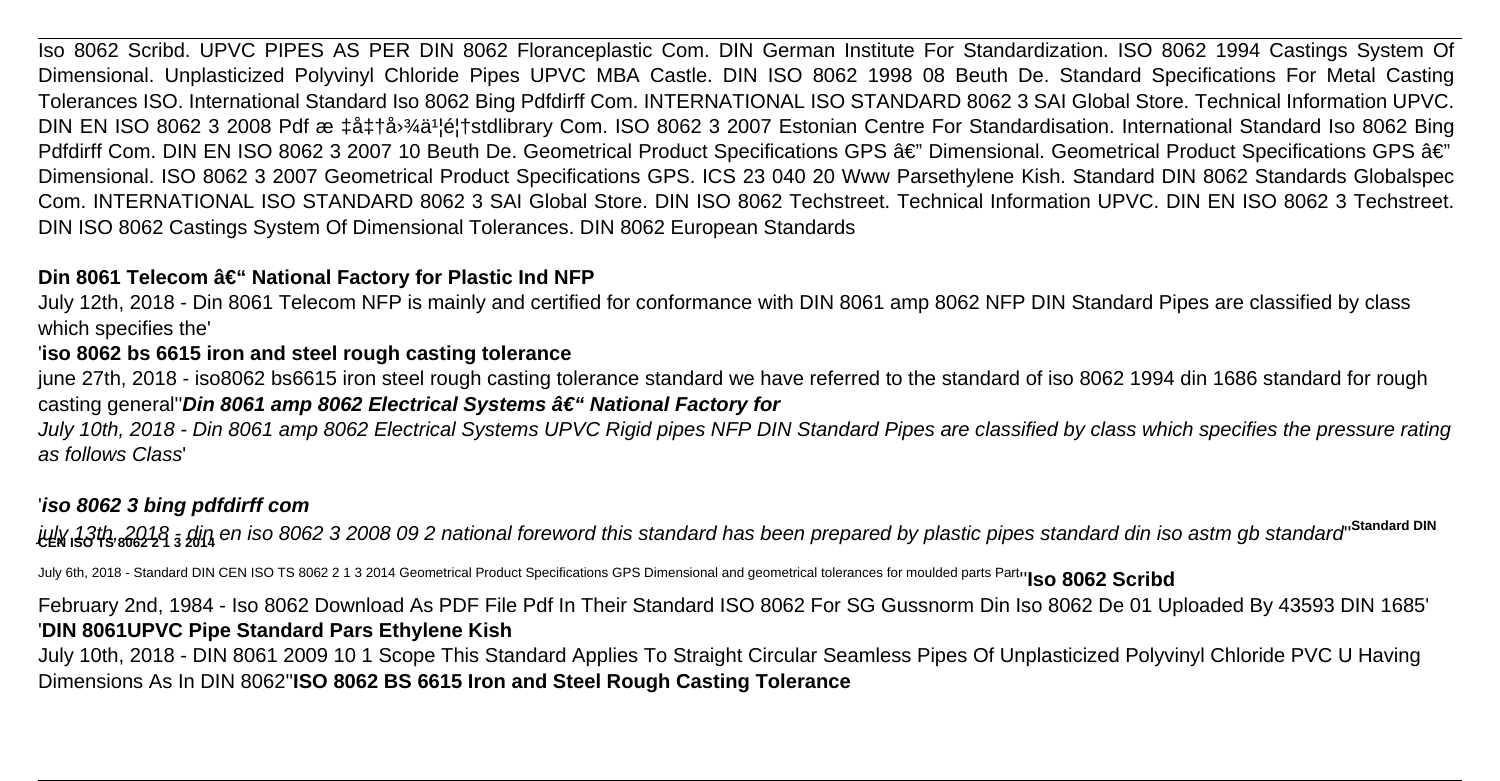**July 14th, 2018 - We have referred to the standard of ISO 8062 1994 DIN 1686 Standard for Rough Casting General ISO8062 BS6615 Iron Steel Rough Casting Tolerance Standard**'

## '**international iso standard 8062 3 evs**

july 12th, 2018 - international standard iso 8062 3 first edition 2007 06 01 geometrical product specifications gps  $\hat{a}\epsilon$ " dimensional and geometrical tolerances for moulded parts  $a \notin \mathbb{Z}$ 

# '**PVC Metric Piping Systems GF Piping Systems**

July 11th, 2018 - • Material PVC Polyvinylchloride unplastified DIN 806 • Color RAL 7011 dark grey • Dimension DIN EN ISO 15493 DIN 8062 • Pipe length 5m with plain ends *Pvc Pipe Din 8062 Pvc Pipe Din 8062 Suppliers and* 

July 7th, 2018 - Pvc Pipe Din 8062 Wholesale Various High Quality Pvc Pipe Din 8062 Products from Global Pvc Pipe Din 8062 Suppliers and Pvc Pipe Din 8062 Factory Importer Exporter at Alibaba com''**SVENSK STANDARD SS EN ISO 8062 3 2007**

**July 10th, 2018 - SS EN ISO 8062 3 2007 Geometriska The Secretariat Of Which Is Held By DIN This European Standard Shall Be Given The Status Of A National**'

# 'din 8061 telecom â€" national factory for plastic ind nfp

july 12th, 2018 - din 8061 telecom nfp is mainly and certified for conformance with din 8061 amp 8062 nfp din standard pipes are classified by class which specifies the''**TECHNICAL INFORMATION NO PROCAST GUSS**

JULY 10TH, 2018 - TECHNICAL INFORMATION NO 7 CLAAS GUSSGMBH WHEREAS AS A SECOND STANDARD – DIN 1686 IN DIN ISO 8062 GRADES OF TOLERANCES AND MACHINING ALLOWANCE ARE DEFINED AND'

# '**ISO 8062 SFSA 2000 BS 6615 STANDARD FOR ROUGH CASTING**

JULY 11TH, 2018 - IRON AND STEEL ROUGH CASTING TOLERANCE STANDARD ISO 8062 1994 SFSA2000 BS6615 1996 WHAT STANDARD CAN BE USED FOR THE ROUGH CASTING TOLERANCE FOR IRON AND STEEL MATERIALS''**DIN ISO 8062 1998 08 BEUTH DE**

APRIL 30TH, 2018 - STANDARD DIN ISO 8062 1998 08 PLEASE NOTE DOCUMENT WITHDRAWN TITLE GERMAN GUßSTüCKE SYSTEM FüR MAßTOLERANZEN UND BEARBEITUNGSZUGABEN ISO 8062 1994'

# '**Unplasticized Polyvinyl Chloride Pipes UPVC MBA Castle**

July 13th, 2018 - Unplasticized Polyvinyl Chloride Pipes UPVC DIN 8062 BS 3505 3506 BS 6099 In Some Cases MBA Are Manufacturing Pipes That Are In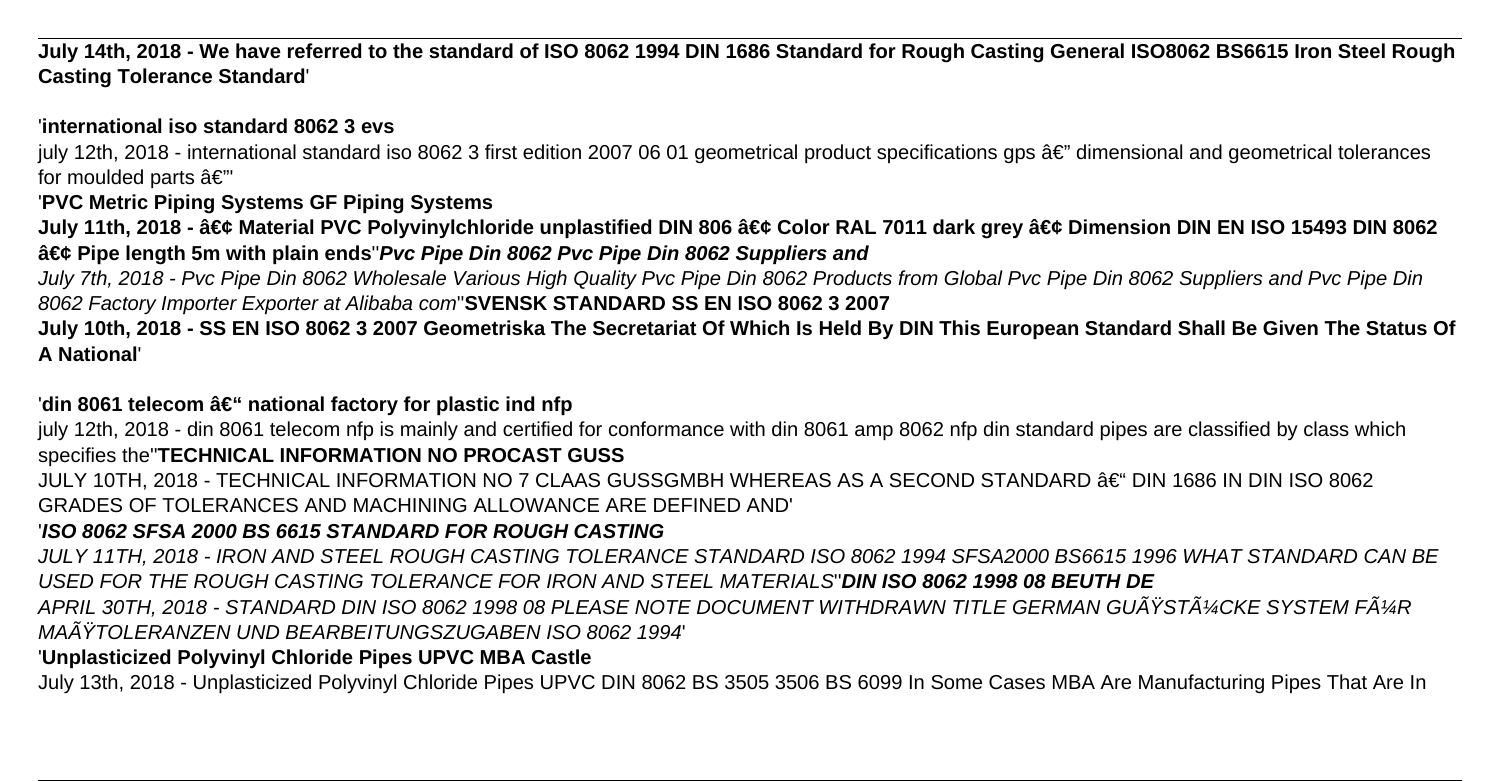Accordance To The Standard'

'**din en iso 8062 3 2007 10 beuth de**

june 22nd, 2018 - standard din en iso 8062 3 2007 10 please note document withdrawn title german geometrische produktspezifikationen gps maß''**UPVC Pressure Pipes Uniplast**

July 14th, 2018 - UNIPLAST uPVC Pressure PIPES 1 The Standard Color Dark Gray German DIN Standards DIN 8062 63 UNIPLAST Pressure uPVC

Pipes''**PVC Metric Piping Systems GF Piping Systems**

July 11th, 2018 - • Material PVC Polyvinylchloride unplastified DIN 806 • Color RAL 7011 dark grey • Dimension DIN EN ISO 15493 DIN 8062 • Pipe length 5m with plain ends<sup>'Standard BSI BS EN ISO 8062 3 Engineering Standards</sup>

July 8th, 2018 - standard bsi bs en iso 8062 3 geometrical product specifications gps dimensional and geometrical tolerances for moulded parts part 3 general dimensional and geometrical tolerances and machining allowances

### castings''**TECHNICAL INFORMATION NO PROCAST GUSS**

JULY 10TH, 2018 - TECHNICAL INFORMATION NO 7 CLAAS GUSSGMBH WHEREAS AS A SECOND STANDARD – DIN 1686 IN DIN ISO 8062 GRADES OF TOLERANCES AND MACHINING ALLOWANCE ARE DEFINED AND'

### '**200809 STANDARD SPECIFICATIONS FOR CASTING TOLERAN**

JULY 8TH, 2018 - STANDARD SPECIFICATIONS FOR CASTING TOLERANCES LINEAR ISO 8062 3 2007 GEOMETRICAL IMPORTANT WHEN SELECTING A STANDARD FOR USE INCLUDING ISO 8062 2007'

### '**ics 23 040 20 www parsethylene kish**

july 10th, 2018 - this standard differs from din 8062 1988 11 as follows a the title has been changed b www parsethylene kish com pipe din 8062 â€" **32 Å— 1 8 â€" pvc u** 

### '**DIN 8061UPVC PIPE STANDARD PARS ETHYLENE KISH**

JULY 10TH, 2018 - DIN 8061 2009 10 1 SCOPE THIS STANDARD APPLIES TO STRAIGHT CIRCULAR SEAMLESS PIPES OF UNPLASTICIZED POLYVINYL CHLORIDE PVC U HAVING DIMENSIONS AS IN DIN 8062'

### '**Casting dimensional tolerances adapted from ISO 8062 1994**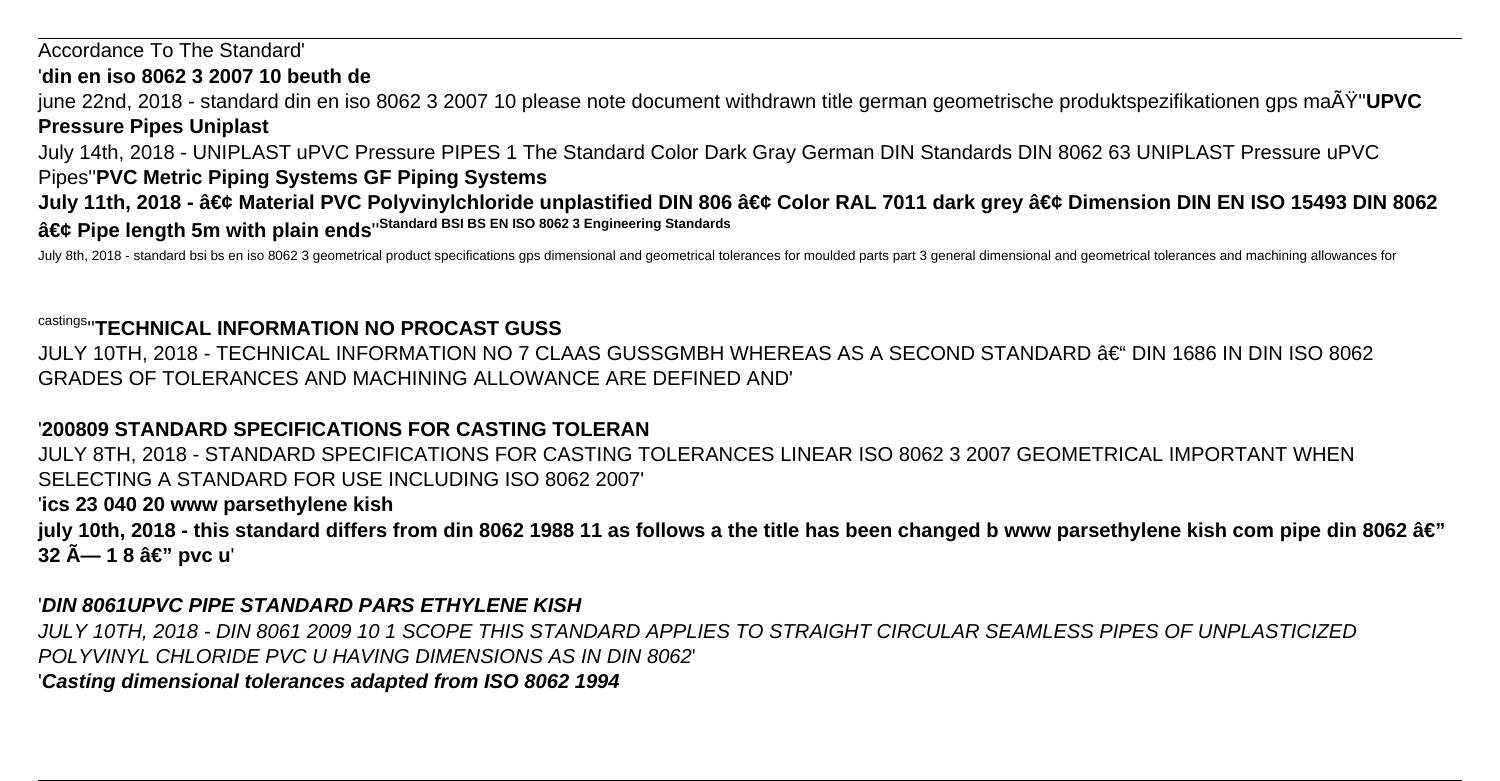July 13th, 2018 - Casting dimensional tolerances adapted from ISO 8062 1994 inches also used for SFSA 2000 steel casting tolerances'

### '**din standards**

**july 10th, 2018 - din standards are the results of work at national european and or international level anyone can submit a proposal for a new standard once accepted the standards project is carried out according to set rules of procedure by the relevant din standards committee the relevant technical committee of the european standards organization cen**''**bs en iso 8062 3 2007 geometrical product specifications** june 24th, 2018 - purchase your copy of bs en iso 8062 3 2007 as a pdf download or hard copy directly from the official bsi shop standard number bs en iso 8062 3 2007 title'

### '**DIN CEN ISO TS 8062 2 en standard eu**

**July 16th, 2018 - DIN CEN ISO TS 8062 2 Geometrical Product Specifications GPS Dimensional and geometrical tolerances for moulded parts Part 2 Rules ISO TS**'

### '**DIMENSIONAL CAPABILITIES OF STEEL CASTINGS**

JULY 11TH, 2018 - DIMENSIONAL CAPABILITIES OF STEEL CASTINGS THIS STANDARD PROVIDES A SYSTEM OF TOLERANCES AND MACHINING THE ISO 8062 1994 TOLERANCING SCHEME IS THE BASIS FROM'

### '**DIN ISO 8062 TECHSTREET**

JUNE 17TH, 2018 - DIN ISO 8062 CASTINGS SYSTEM OF DIMENSIONAL TOLERANCES AND MACHINING ALLOWANCES ISO 8062 1994 STANDARD BY DIN ADOPTED ISO STANDARD 08 01 1998 VIEW ALL PRODUCT DETAILS'

### '**BS EN ISO 8062 3 2007 Geometrical product specifications**

June 24th, 2018 - Purchase your copy of BS EN ISO 8062 3 2007 as a PDF download or hard copy directly from the official BSI Shop Standard Number BS EN ISO 8062 3 2007 Title<sub>'</sub>

'**ISO 8062 3 BING PDFDIRFF COM**

JULY 13TH, 2018 - DIN EN ISO 8062 3 2008 09 2 NATIONAL FOREWORD THIS STANDARD HAS BEEN PREPARED BY PLASTIC PIPES STANDARD DIN ISO ASTM GB STANDARD'

## '**GENERAL TOLERANCES TO DIN ISO 2768**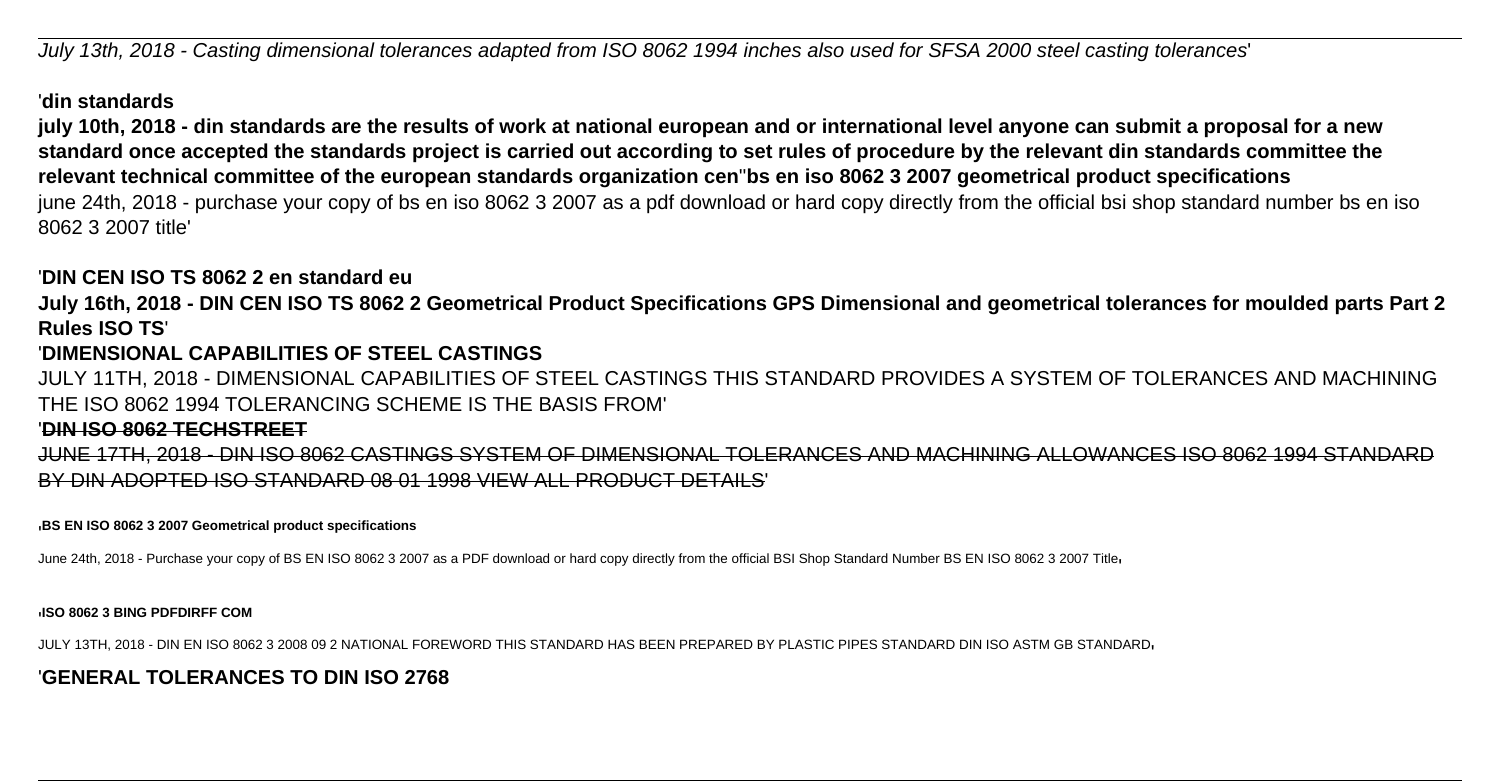JULY 3RD, 2018 - GENERAL TOLERANCES TO DIN ISO 2768 • THE LATEST DIN STANDARD SHEET VERSION APPLIES TO ALL PARTS MADE TO DIN STANDARDS  $\hat{a}\in\mathcal{C}$  variations on dimensions without tolerance values are according to din ISO 2768 MK'

## '**Pvc Pipe Din 8062 Pvc Pipe Din 8062 Suppliers And**

July 7th, 2018 - Pvc Pipe Din 8062 Wholesale Various High Quality Pvc Pipe Din 8062 Products From Global Pvc Pipe Din 8062 Suppliers And Pvc Pipe Din 8062 Factory Importer Exporter At Alibaba Com'

### '**DIMENSIONAL CAPABILITIES OF STEEL CASTINGS**

July 11th, 2018 - DIMENSIONAL CAPABILITIES OF STEEL CASTINGS This Standard Provides A System Of Tolerances And Machining The ISO 8062 1994 Tolerancing Scheme Is The Basis From'

### '**General ISO Geometrical Tolerances Per ISO 2768 GD Amp T**

July 14th, 2018 - The Following Are General Geometrical Tolerances Per ISO 2768 For The Following Linear Dimensions External Radius And Chamfer Heights Straightness And Flatness Perpendicularity Symmetry Runout GD Amp T Trainng Tolerances''**Worldwide Supplier National Plastic** July 10th, 2018 - British Standard Institute BSI Worldwide Supplier of Quality Piping Solutions DIN 8062 Pressure PN4 75 400 mm'

'**ISO 8062 3 2007 Geometrical product specifications GPS**

July 5th, 2018 - ISO 8062 3 2007 Preview Geometrical product specifications This standard was last reviewed and confirmed in 2016 Therefore this version remains current

### '**200809 standard specifications for casting toleran**

july 8th, 2018 - standard specifications for casting tolerances linear iso 8062 3 2007 geometrical important when selecting a standard for use including iso 806 2007''**standard din cen iso ts 8062 2 1 3 2014**

july 6th, 2018 - standard din cen iso ts 8062 2 1 3 2014 geometrical product specifications gps dimensional and geometrical tolerances for moulded parts part

### '**Pipes Dimensions and Weights Content Mainpage Sikla**

July 9th, 2018 - Pipes Dimensions and Weights 17 0 2013 10 Drain Pipes PVC hard DIN 8062 setting up European Standard EN 10220 for dimensions

'**Pipes Dimensions and Weights Content Mainpage Sikla**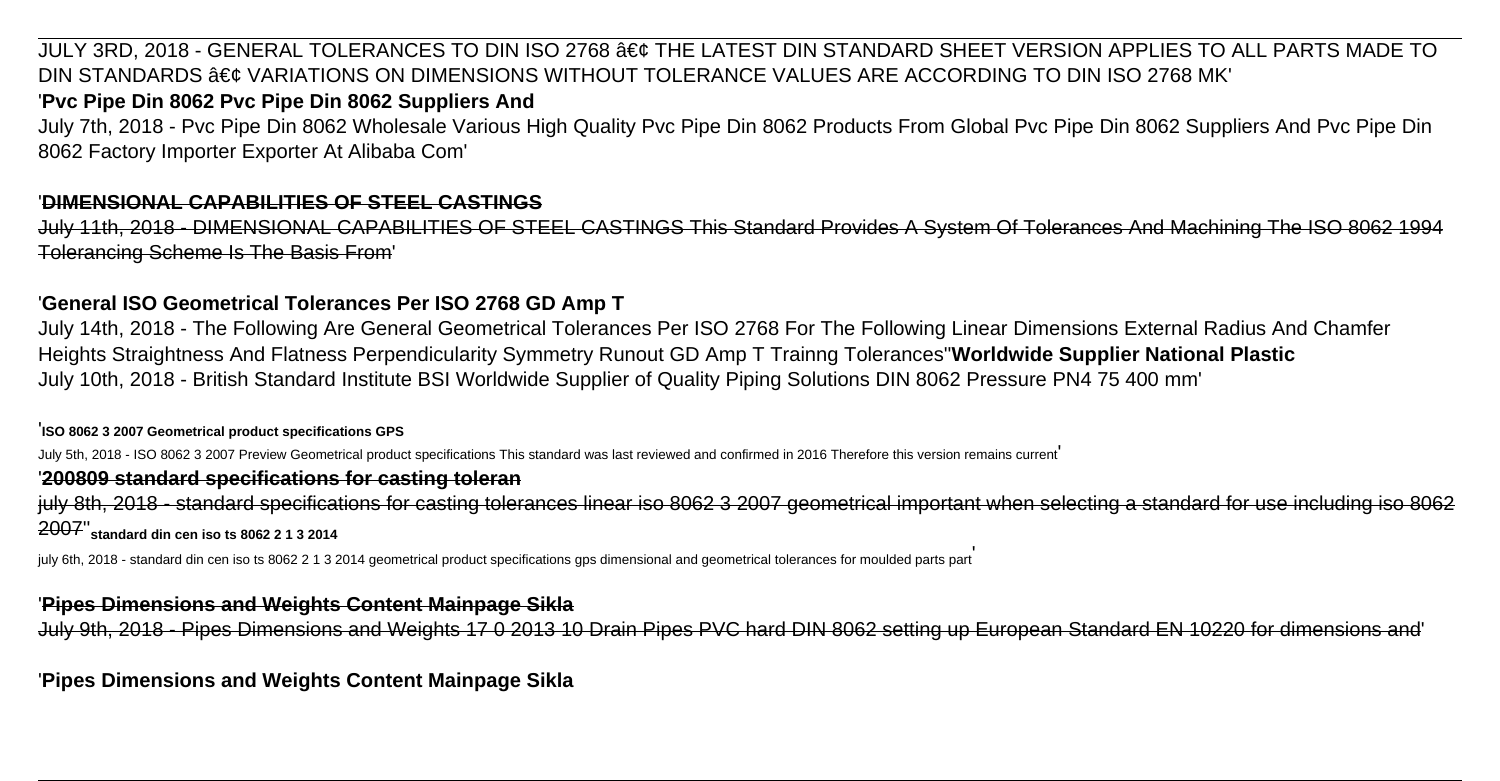July 9th, 2018 - Pipes Dimensions and Weights 17 0 2013 10 Drain Pipes PVC hard DIN 8062 setting up European Standard EN 10220 for dimensions and'

### '**DIN German Institute For Standardization**

July 14th, 2018 - With DIN SPEC 5010 "Testing Of Paper And Board Determination Of The Transfer Of Mineral Oil Hydrocarbons From Food Contact Materials Manufactured With Portions Of Recycled Pulpa<sup>∈</sup>• A Standardised" DIN 8061 8062 DIN 19532 Concord Plastic Industry

July 10th, 2018 - Pressure Application DIN 8061 8062 DIN 19532 NOMINAL SIZE MEAN OUTSIDE DIAMETER WALL THICKNESS SERIES 1 SERIES 2 SERIES 3''**General Tolerances to DIN ISO 2768**

July 3rd, 2018 - General Tolerances to DIN ISO 2768 • The latest DIN standard sheet version applies to all parts made to DIN standards • **Variations on dimensions without tolerance values are according to DIN ISO 2768 mk**'

### '**UPVC PIPES AS PER DIN 8062 Floranceplastic Com**

June 30th, 2018 - UPVC Pipe As Per DIN 8062 Note Manufactured To DIN 8061 62 Standard Length 5 8 And 6 Meters Color Dark Gray Socket Type Solvent Weld Or Plain End'

### 'din 8061 amp 8062 electrical systems – national factory for

july 10th, 2018 - din 8061 amp 8062 electrical systems upvc rigid pipes nfp din standard pipes are classified by class which specifies the pressure rating as follows class'

### 'DIN EN ISO 8062 3 2008 pdf æ ‡å‡†å<sup>, 3</sup>⁄4ä<sup>1</sup>¦é¦†stdlibrary com

June 28th, 2018 - DIN EN ISO 8062 3Septembre 2008Ce document est à usage exclusif 10135 ISO 10579 1 DIN ISO 10579 Amendments This standard differs from DIN ISO 8062 3 1998 08''**DIN 8061 8062 DIN 19532 CONCORD PLASTIC INDUSTRY**

JULY 10TH, 2018 - PRESSURE APPLICATION DIN 8061 8062 DIN 19532 NOMINAL SIZE MEAN OUTSIDE DIAMETER WALL THICKNESS SERIES 1 SERIES 2 SERIES 3''**Worldwide Supplier National Plastic**

July 10th, 2018 - British Standard Institute BSI Worldwide Supplier Of Quality Piping Solutions DIN 8062 Pressure PN4 75 400 Mm'

#### '**DIN EN ISO 8062 3 Techstreet**

June 9th, 2018 - DIN EN ISO 8062 3 Geometrical Product Specifications GPS German version EN ISO 8062 3 2007 standard by DIN adopted European adopted ISO Standard<sup>"</sup> iSO 8062 3 2007 estonian centre for **standardisation**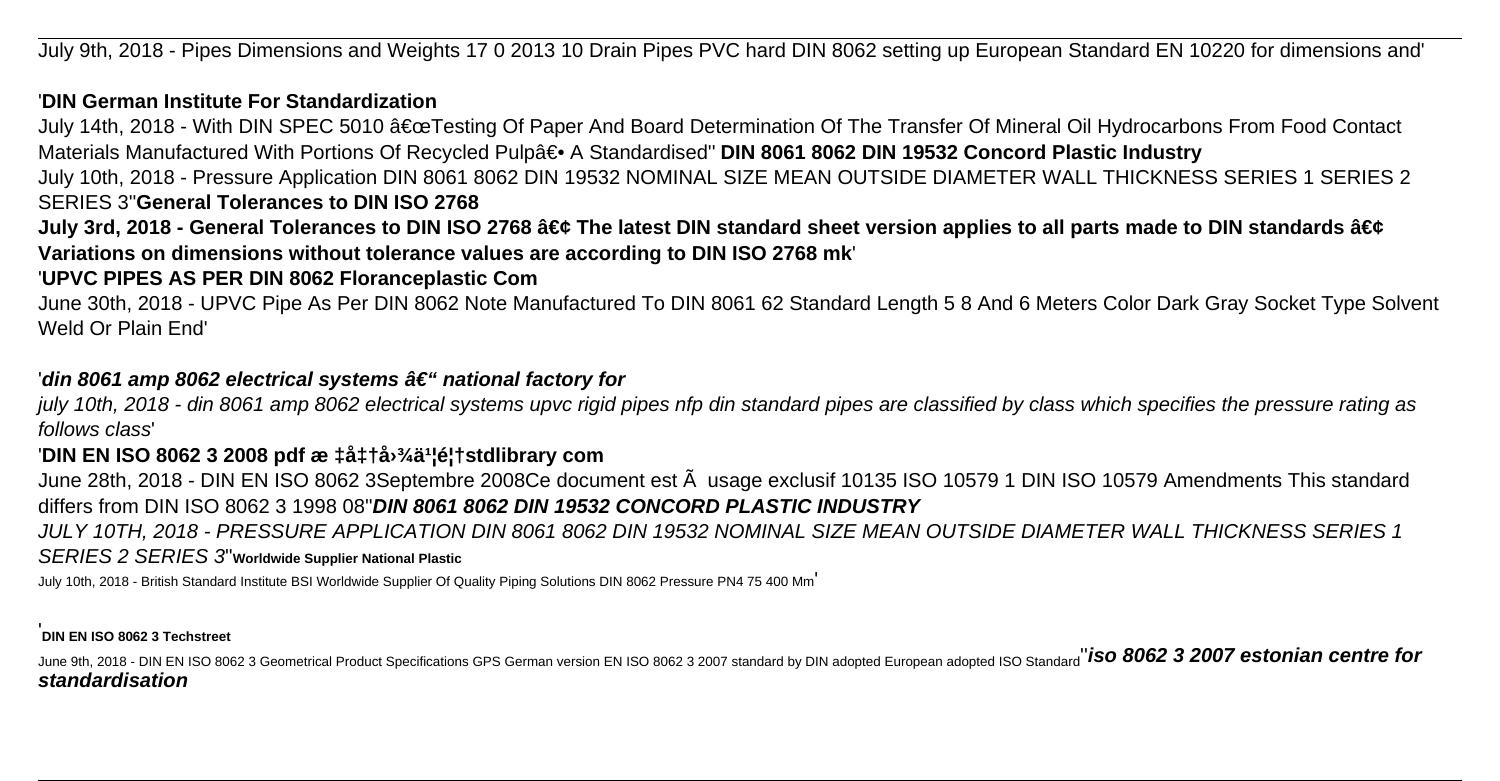july 14th, 2018 - iso 8062 3 2007 geometrical product specifications gps dimensional and geometrical tolerances for moulded parts part 3 general dimensional and geometrical tolerances and machining allowances for castings''**ISO 8062 SFSA 2000 BS 6615 Standard For Rough Casting**

July 11th, 2018 - Iron And Steel Rough Casting Tolerance Standard ISO 8062 1994 SFSA2000 BS6615 1996 What Standard Can Be Used For The Rough Casting Tolerance For Iron And Steel Materials''**international iso**

### **standard 8062 3 evs**

july 12th, 2018 - international standard iso 8062 3 first edition 2007 06 01 geometrical product specifications gps  $\hat{a}\epsilon$ " dimensional and geometrical tolerances for moulded parts  $\hat{a}\in$ "

'**Standard DIN 8062 Standards Globalspec Com**

June 24th, 2018 - Find The Most Up To Date Version Of DIN 8062 At Engineering360''**pipes fittings valves eurofusion as**

july 9th, 2018 - to the standard nominal dia gement system of simona ag is cer tified to din en iso 9001 2000 pvc pressure pipes din 8061 8062'

'**iso 8062 bs 6615 iron and steel rough casting tolerance**

**june 27th, 2018 - iso8062 bs6615 iron steel rough casting tolerance standard we have referred to the standard of iso 8062 1994 din 1686 standard for rough casting general**''**Castings System Of Dimensional Tolerances And Machining**

July 13th, 2018 - INTERNATIONAL STANDARD 0 IS0 IS0 8062 1994 E Castings System Of Dimensional Tolerances And Machining Allowances 1 Scope This International Standard Specifies A System Of Tol'

## '**Standard Specifications for Metal Casting Tolerances ISO**

July 9th, 2018 - Standard Specifications for Metal Casting Tolerances ISO 8062 ISO 286 ANSI B4 1 ISO 2768 These standards provide guidance for metal casting linear dimension tolerances where no other requirements exist for form fit or function general tolerances'

'**Casting dimensional tolerances adapted from ISO 8062 1994**

**July 13th, 2018 - Casting dimensional tolerances adapted from ISO 8062 1994 inches also used for SFSA 2000 steel casting tolerances**'

'**SVENSK STANDARD SS EN ISO 8062 3 2007**

**July 10th, 2018 - SS EN ISO 8062 3 2007 Geometriska the secretariat of which is held by DIN This European Standard shall be given the status of a national**'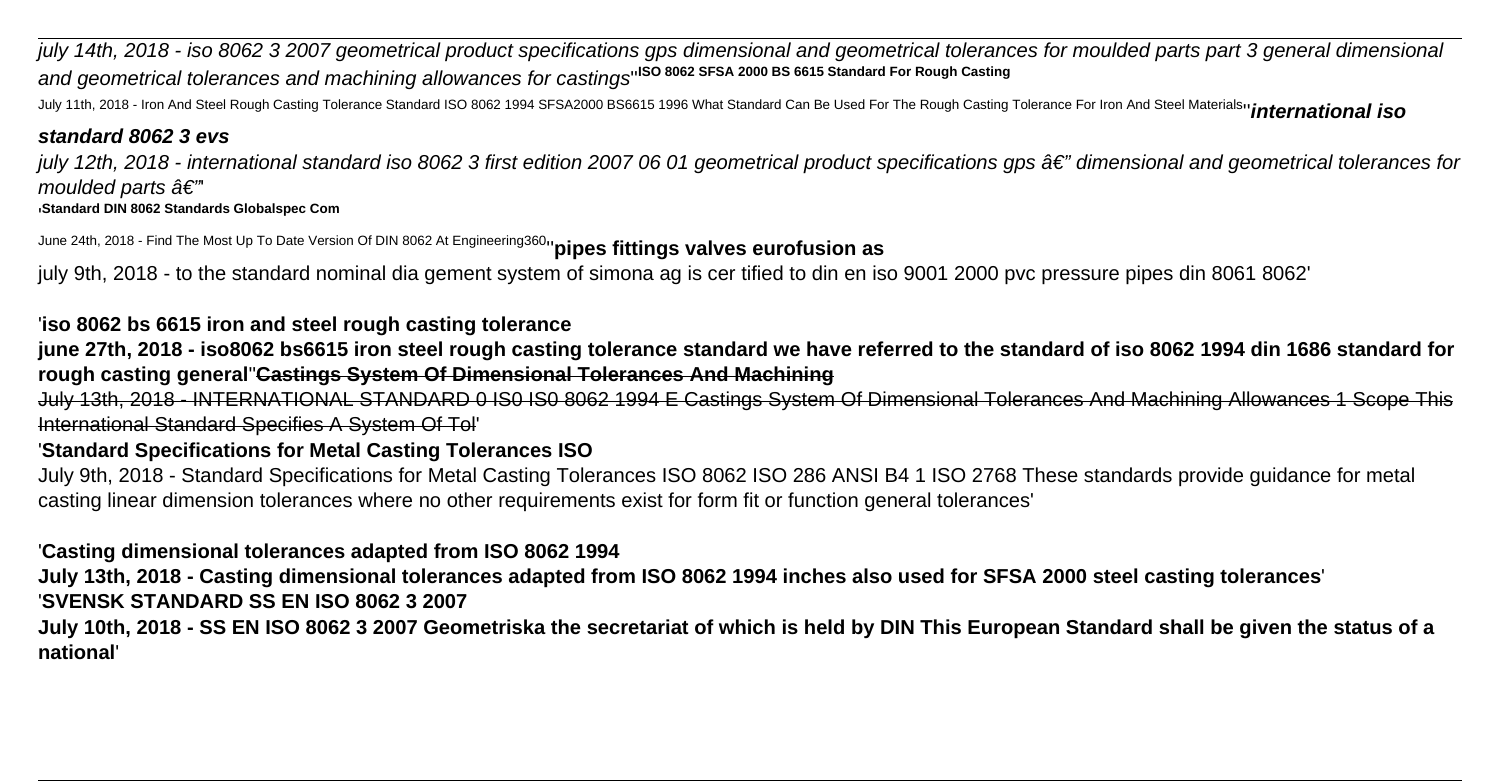'**din iso 8062 castings system of dimensional tolerances**

june 14th, 2018 - din iso 8062 castings this international standard specifies a system of tolerance grades and required machining allowance grades for the dimensions of castings''**DIN CEN ISO TS 8062 2 en standard eu**

**July 16th, 2018 - DIN CEN ISO TS 8062 2 Geometrical Product Specifications GPS Dimensional and geometrical tolerances for moulded parts Part 2 Rules ISO TS**''**pressure pipe system national plastic**

july 14th, 2018 - iso 161 1 din 8062 2009 pressure pipe system purple and carry full printing and identification at 1m intervals according to the standard requirements'

## '**DIN 8062 2009 PDF ENGINEERING TOLERANCE PIPE FLUID**

# **JULY 9TH, 2018 - DIN 8062 SUPERSEDES DIN 8062 STANDARD DIFFERS FROM DIN 8062 1988 ON MEAN OUTSIDE DIAMETERA 5 0 2 0 DIN 8062 2009 10 6 0 2 8 12 3 TOLERANCES**'

## '**DIN 8062 2009 PDF ENGINEERING TOLERANCE PIPE FLUID**

JULY 9TH, 2018 - DIN 8062 SUPERSEDES DIN 8062 STANDARD DIFFERS FROM DIN 8062 1988 ON MEAN OUTSIDE DIAMETERA 5 0 2 0 DIN 8062 2009 10 6 0 2 8 12 3 TOLERANCES''**din standards**

iuly 10th. 2018 - din standards are the results of work at national european and or international level anyone can submit a proposal for a new standard once accepted the standards project is carried out according to set ru the relevant din standards committee the relevant technical committee of the european standards organization cen''**General ISO Geometrical Tolerances Per ISO 2768 GD Amp T**

July 14th, 2018 - The Following Are General Geometrical Tolerances Per ISO 2768 For The Following Linear Dimensions External Radius And Chamfer Heights Straightness And Flatness Perpendicularity Symmetry Runout GD Amp T

### Trainng Tolerances'

## '**Castings System Of Dimensional Tolerances And Machining**

July 13th, 2018 - INTERNATIONAL STANDARD 0 IS0 IS0 8062 1994 E Castings System Of Dimensional Tolerances And Machining Allowances 1 Scope This International Standard Specifies A System Of Tol'

## '**Pressure Pipe System National Plastic**

**July 14th, 2018 - ISO 161 1 DIN 8062 2009 Pressure Pipe System purple and carry full printing and identification at 1m intervals according to the standard requirements**''**ISO 8062 BS 6615 Iron and Steel Rough Casting Tolerance**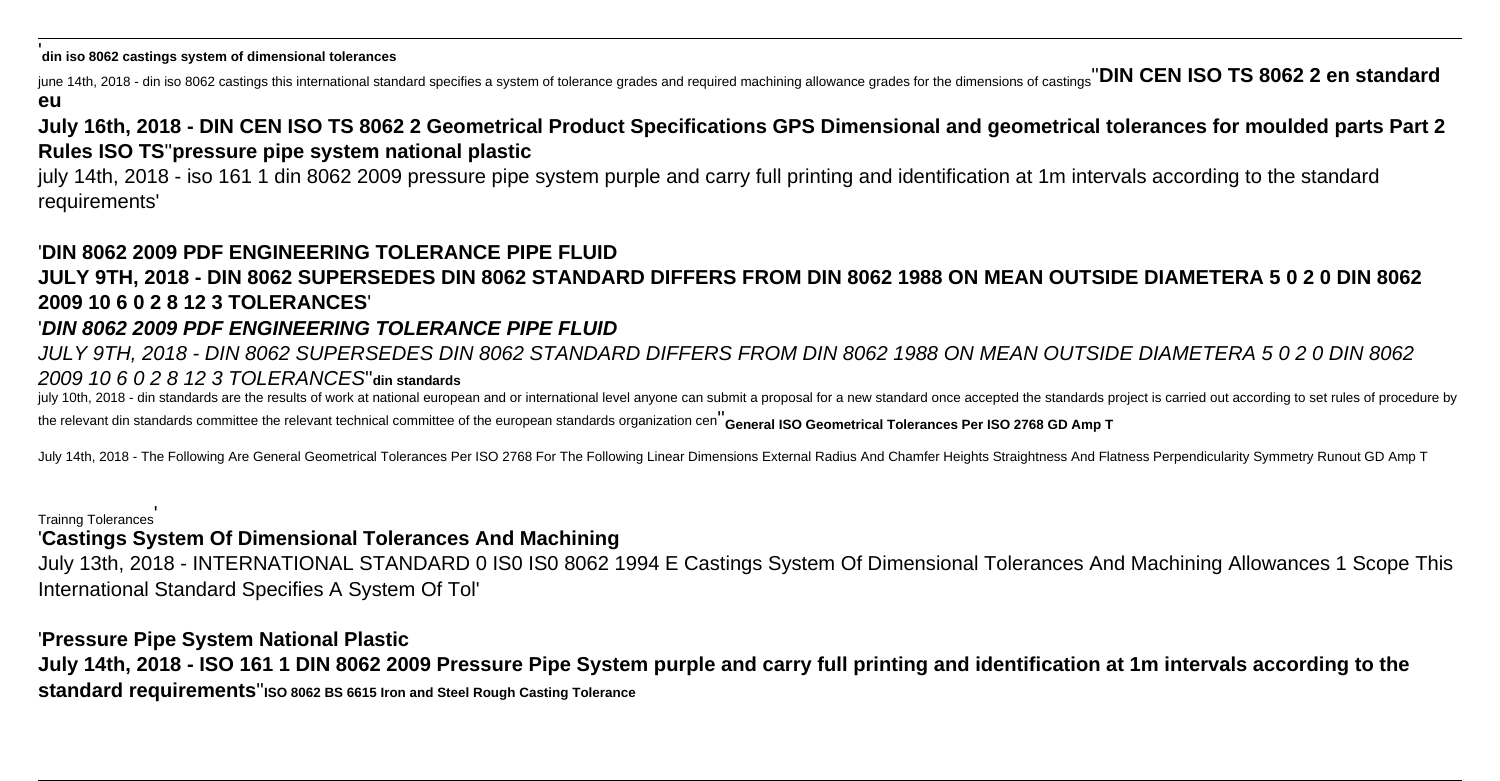July 14th, 2018 - We have referred to the standard of ISO 8062 1994 DIN 1686 Standard for Rough Casting General ISO8062 BS6615 Iron Steel Rough Casting Tolerance Standard<sup>''</sup>Standard BSI BS EN ISO 8062 3

### **Engineering Standards**

July 8th, 2018 - standard bsi bs en iso 8062 3 geometrical product specifications gps dimensional and geometrical tolerances for moulded parts part 3 general dimensional and geometrical tolerances and machining allowances for castings'

### '**ISO 8062 1994 Castings System Of Dimensional**

July 9th, 2018 - ISO 8062 1994 Castings System Of Dimensional Tolerances And Machining Allowances This Standard Has Been Revised By ISO 8062 1 2007''**DIN 8062 European Standards**

## **July 11th, 2018 - DIN 8062 Unplasticized Polyvinyl Chloride PVC U Pipes Dimensions**'

'**Iso 8062 Scribd**

February 2nd, 1984 - Iso 8062 Download as PDF File pdf in their Standard ISO 8062 for SG Gussnorm Din Iso 8062 de 01 uploaded by 43593 DIN 1685'

### '**upvc pipes as per din 8062 floranceplastic com**

june 30th, 2018 - upvc pipe as per din 8062 note manufactured to din 8061 62 standard length 5 8 and 6 meters color dark gray socket type solvent weld or plain end''**din german institute for standardization**

july 14th, 2018 - with din spec 5010 "testing of paper and board determination of the transfer of mineral oil hydrocarbons from food contact materials manufactured with portions of recycled pulp― a standardised "ISO 8 **castings system of dimensional**

july 9th, 2018 - iso 8062 1994 castings system of dimensional tolerances and machining allowances this standard has been revised by iso 8062 1

2007''**Unplasticized Polyvinyl Chloride Pipes uPVC MBA Castle**

July 13th, 2018 - Unplasticized Polyvinyl Chloride Pipes uPVC DIN 8062 BS 3505 3506 BS 6099 In some cases MBA are manufacturing pipes that are in accordance to the standard'

### '**DIN ISO 8062 1998 08 Beuth De**

April 30th, 2018 - Standard DIN ISO 8062 1998 08 PLEASE NOTE DOCUMENT WITHDRAWN Title German Gußstücke System Für Maßtoleranzen Und Bearbeitungszugaben ISO 8062 1994'

### '**standard specifications for metal casting tolerances iso**

july 9th, 2018 - standard specifications for metal casting tolerances iso 8062 iso 286 ansi b4 1 iso 2768 these standards provide guidance for metal casting linear dimension tolerances where no other requirements exist for form fit or function general tolerances''**international standard iso 8062 Bing pdfdirff com**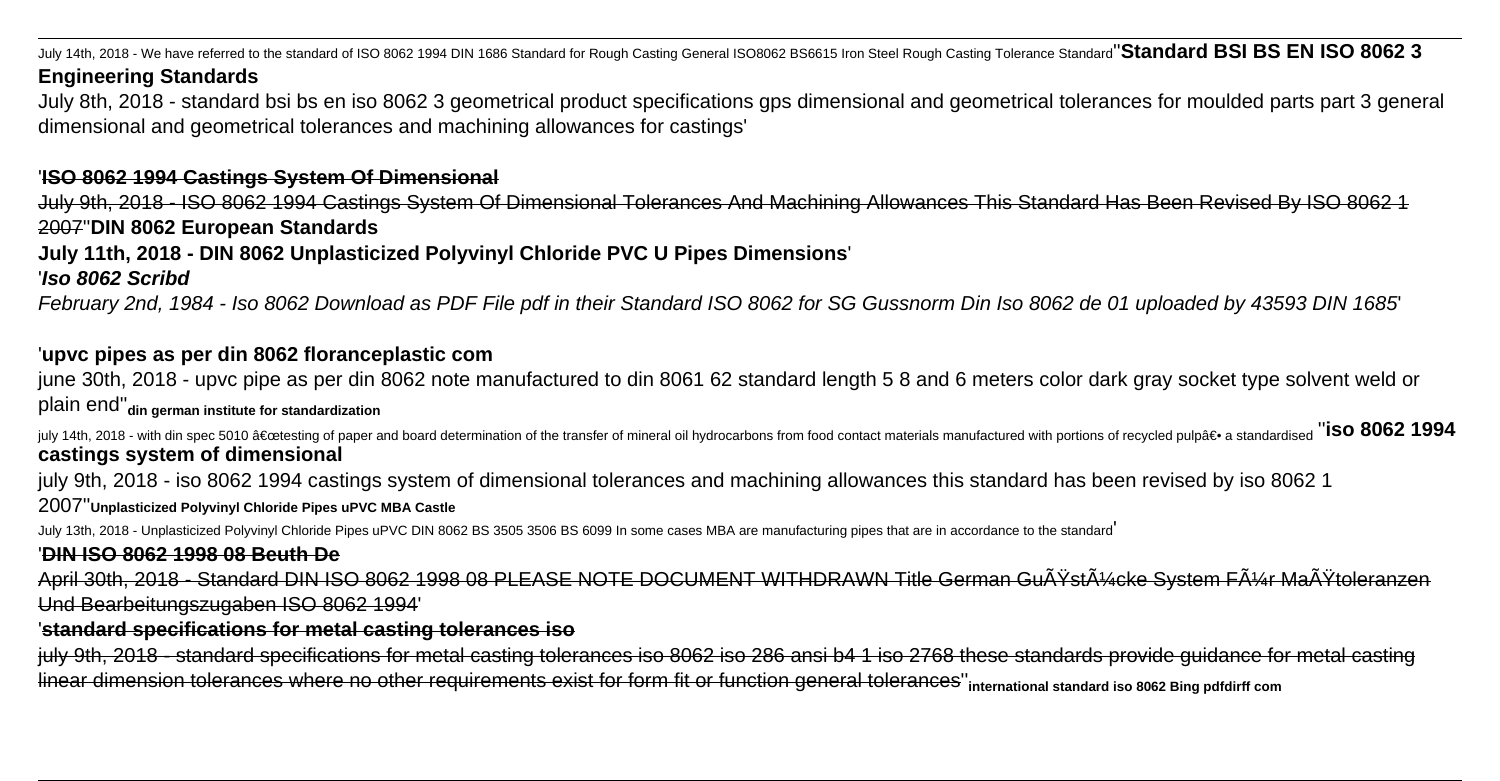July 5th, 2018 - Related searches for international standard iso 8062 ISO 8062 1994 DIN EN ISO 8062 3 Sande Casting www sandecasting com alloy standard casting tolerance pdf '**INTERNATIONAL ISO STANDARD 8062 3 SAI Global Store**

June 26th, 2018 - INTERNATIONAL STANDARD ISO 8062 3 First edition 2007 06 01 Geometrical product specifications GPS â€" Dimensional and geometrical tolerances for moulded parts  $\hat{a} \in \mathbb{Z}^n$ 

### '**Technical Information UPVC**

July 9th, 2018 - Technical Information UPVC uPVC unplasticized polyvinylchloride pipes and fittings exhibit excellent resistance to aggressive  $\hat{a} \in \mathcal{C}$  DIN 8062 ISO 161''**DIN EN ISO 8062 3 2008 pdf æ ‡å‡†å›¾ä¹¦é¦†stdlibrary com**

June 28th, 2018 - DIN EN ISO 8062 3Septembre 2008Ce document est  $\tilde{A}$  usage exclusif 10135 ISO 10579 1 DIN ISO 10579 Amendments This standard differs from DIN ISO 8062 3 1998 08

### '**ISO 8062 3 2007 Estonian Centre for Standardisation**

July 14th, 2018 - ISO 8062 3 2007 Geometrical product specifications GPS Dimensional and geometrical tolerances for moulded parts Part 3 General dimensional and geometrical tolerances and machining allowances for castings''**international Standard Iso 8062 Bing Pdfdirff Com**

July 5th, 2018 - Related Searches For International Standard Iso 8062 ISO 8062 1994 DIN EN ISO 8062 3 Sande Casting Www Sandecasting Com Alloy Standard Casting Tolerance Pdfi

### '**DIN EN ISO 8062 3 2007 10 Beuth De**

**June 22nd, 2018 - Standard DIN EN ISO 8062 3 2007 10 PLEASE NOTE DOCUMENT WITHDRAWN Title German Geometrische Produktspezifikationen GPS Maß**'

### 'Geometrical product specifications GPS â€" Dimensional

July 9th, 2018 - Introduction This part of ISO 8062 is a geometrical product specification GPS standard and is regarded as a complementary process specific tolerance standard see ISO 14638'

### 'Geometrical product specifications GPS â€" Dimensional

**July 9th, 2018 - Introduction This part of ISO 8062 is a geometrical product specification GPS standard and is regarded as a complementary process specific tolerance standard see ISO 14638**'

### '**ISO 8062 3 2007 GEOMETRICAL PRODUCT SPECIFICATIONS GPS**

**JULY 5TH, 2018 - ISO 8062 3 2007 PREVIEW GEOMETRICAL PRODUCT SPECIFICATIONS THIS STANDARD WAS LAST REVIEWED AND CONFIRMED IN 2016 THEREFORE THIS VERSION REMAINS CURRENT**'